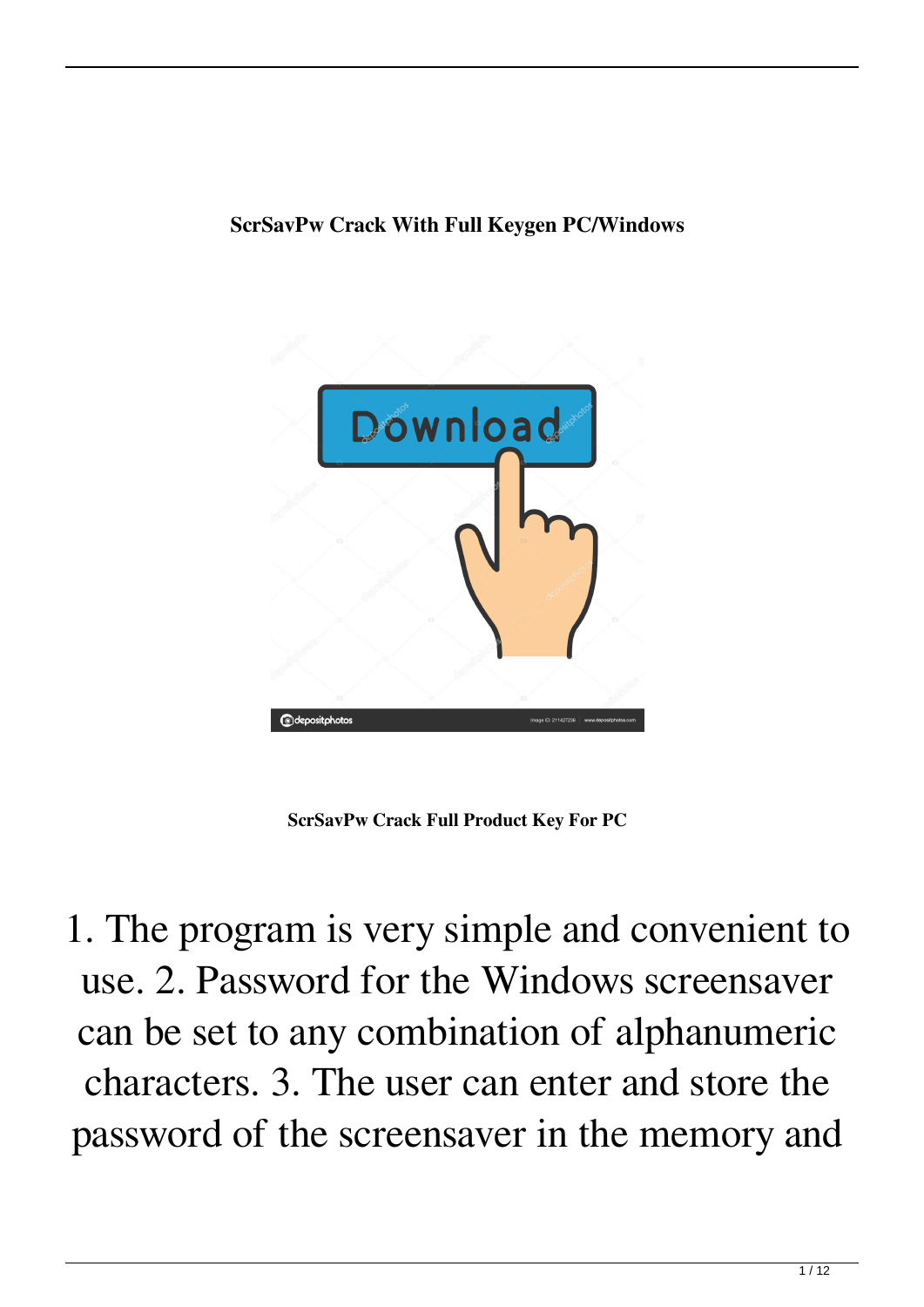then specify the password again when needed, by clicking the 'Load from memory' button. 4.

A list of your currently saved passwords is displayed when you select the 'Saved password' button. You can choose which of the saved

passwords to load on start up. 5. The screensaver can also be locked by clicking the 'Lock screensaver' button. This will make the screensaver inactive, and the password hidden. 6. You can set the screensaver to only lock the computer, or lock and display the screensaver

password. The ScrSavPw application was developed to be a small tool that gets / sets the password for the Windows screensaver on keypress. This program doesn't need to be installed. ScrSavPw Description: 1. The program is very simple and convenient to use. 2. Password for the Windows screensaver can be set to any combination of alphanumeric characters. 3. The user can enter and store the password of the screensaver in the memory and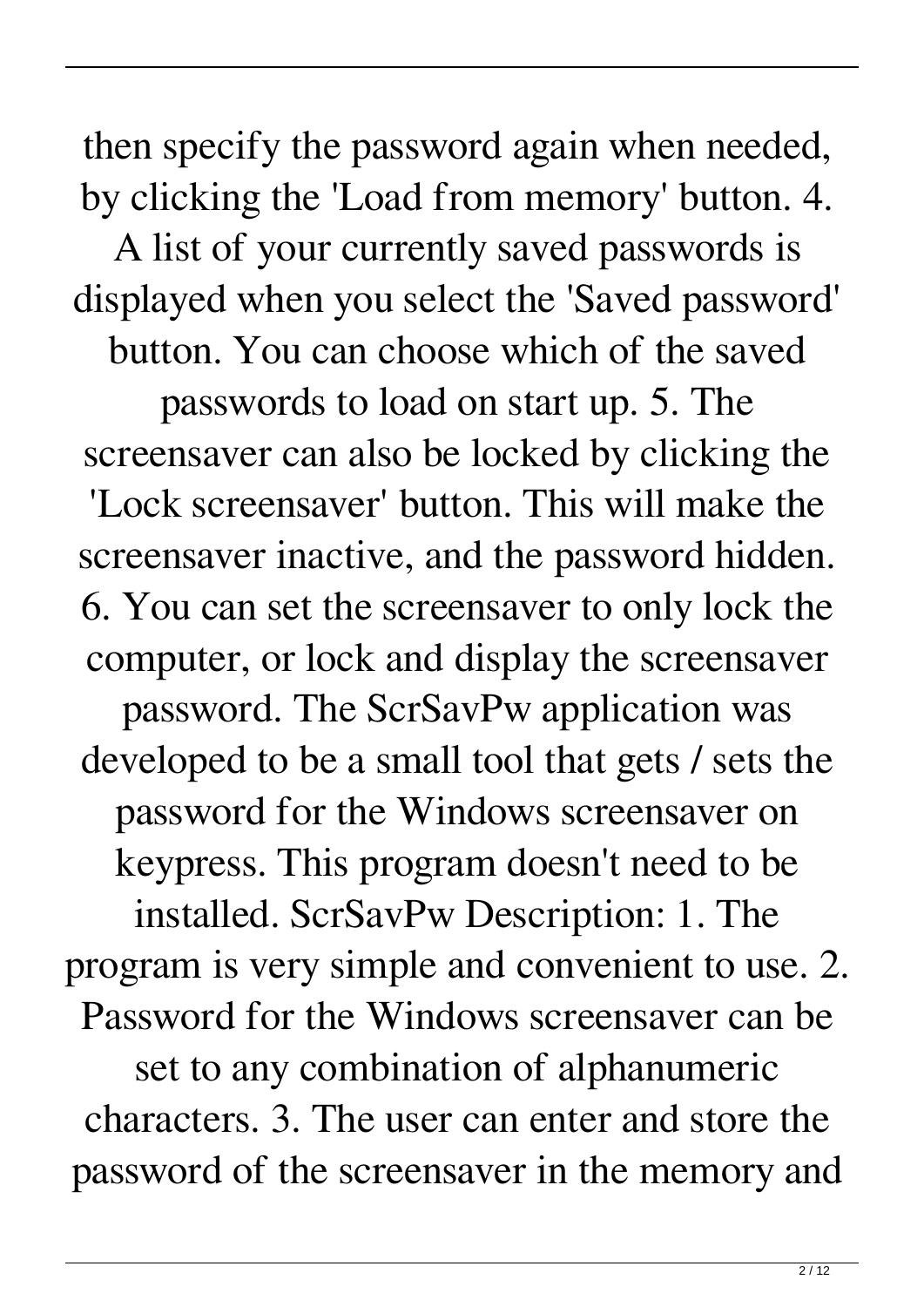then specify the password again when needed, by clicking the 'Load from memory' button. 4. A list of your currently saved passwords is displayed when you select the 'Saved password' button. You can choose which of the saved

passwords to load on start up. 5. The screensaver can also be locked by clicking the 'Lock screensaver' button. This will make the screensaver inactive, and the password hidden. 6. You can set the screensaver to only lock the computer, or lock and display the screensaver password. Basic information on this screen saver: Changes the user password for this system every day. Save the password and the

user can be logged in with it. Lock the password, so that the password cannot be read by anyone. You can also set the screensaver to show a password in a message. Screen saver starts automatically every day at a specified time. What does it mean? It means that every day at a specified time the screen saver can be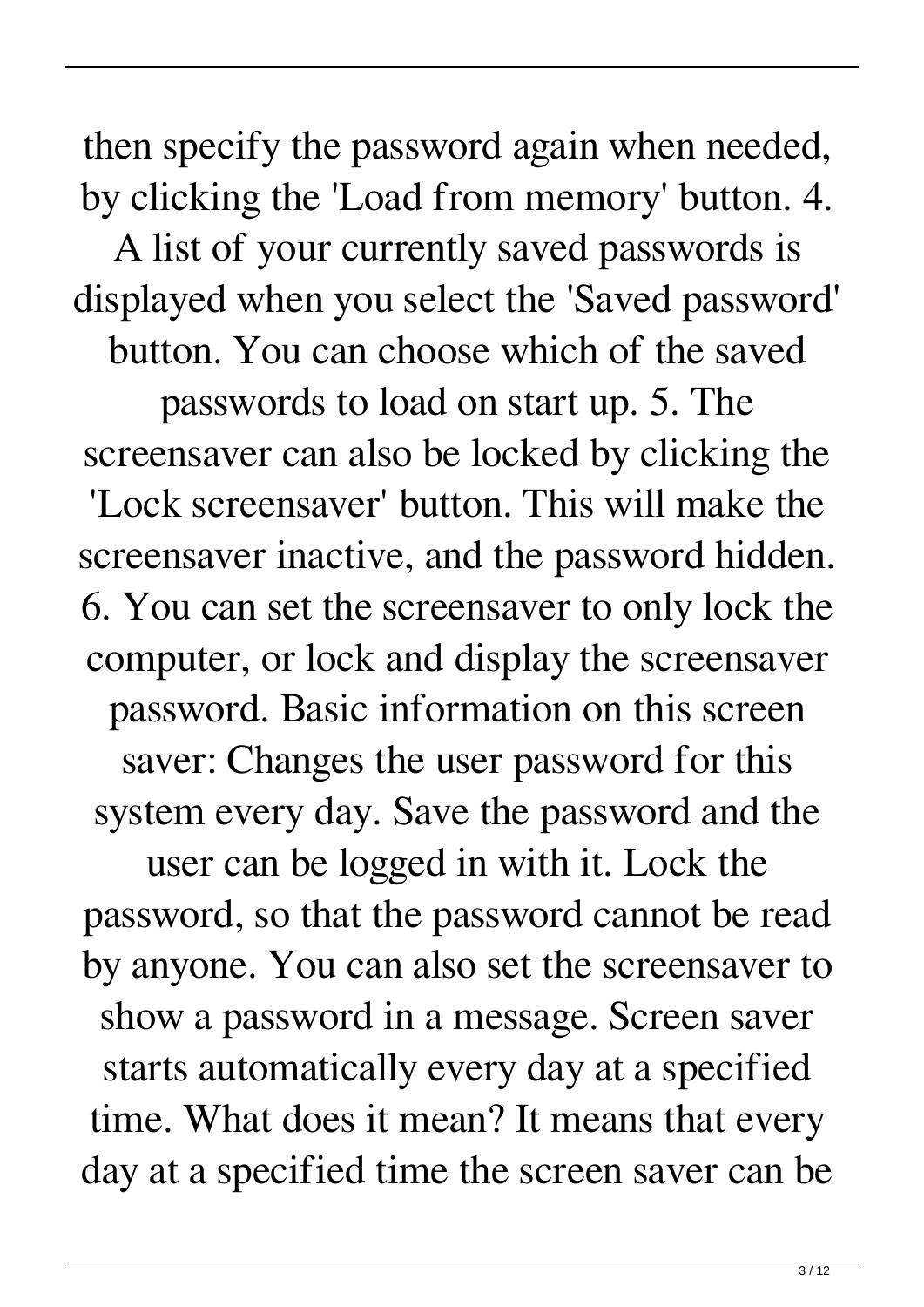#### changed to something else. When you lock the screensaver you will be able to change it but you will

**ScrSavPw Crack+ Torrent (Activation Code) Free [Updated-2022]**

This program lets you set a password for the Windows screensaver. After setting the password you will be able to enter it into a new keystroke (non-printable key) for when the screensaver is active. This keystroke will make the password appear on the screen. ScrSavPw will automatically record the new password. You can run ScrSavPw in "ScrSavPw Mode" or with any other tool to view the existing password. There is no indication that the password is changing or being recorded. INTRODUCTION & OPTIONS: The program has two modes: ScrSavPw Mode and ScrSavPw Advanced Mode. In ScrSavPw Mode you can record the old password, select the new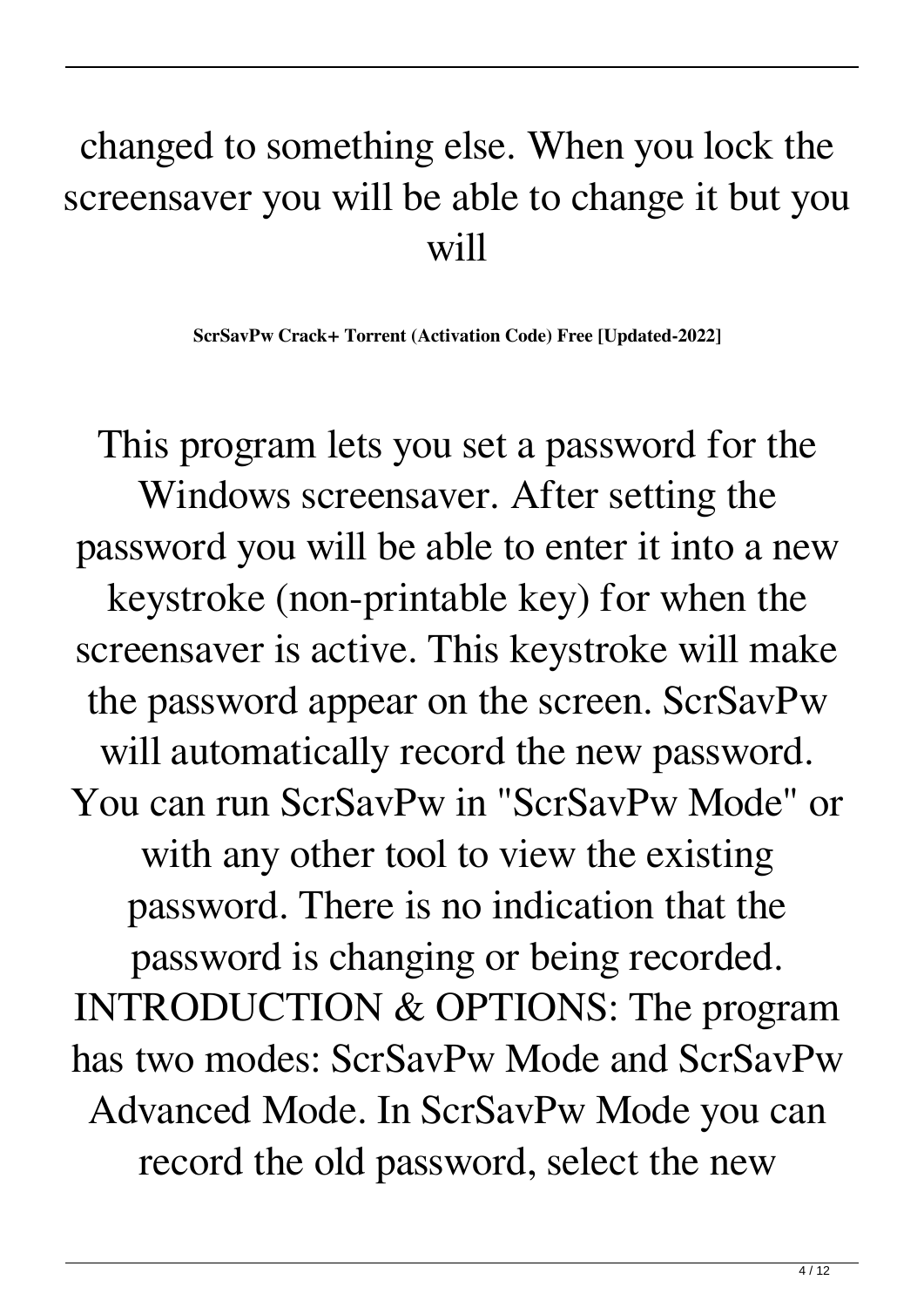password, and then record the new password. In ScrSavPw Advanced Mode you can record all the old password's characters, and set the word limit. Both modes can also record the time the screen saver starts. ScrSavPw's keystroke can be any type of key that doesn't print anything. The

most popular options are ESC/Pause, Backspace, and Delete. HOMEPAGE: WHAT'S NEW: Added a few new features. Now you can record with a single keystroke instead of multiple, you can limit the number of characters on the screen saver password, you can save the passwords to a file so you don't have to enter the password on every use, and you can start the screen saver while recording. UPDATES: Added a number of new features, including the ability to run ScrSavPw Advanced Mode with more than one character and to set a limit on the password length. UPDATES: Added the ability to have a splash screen. Updated the program to run as an administrator and to include an option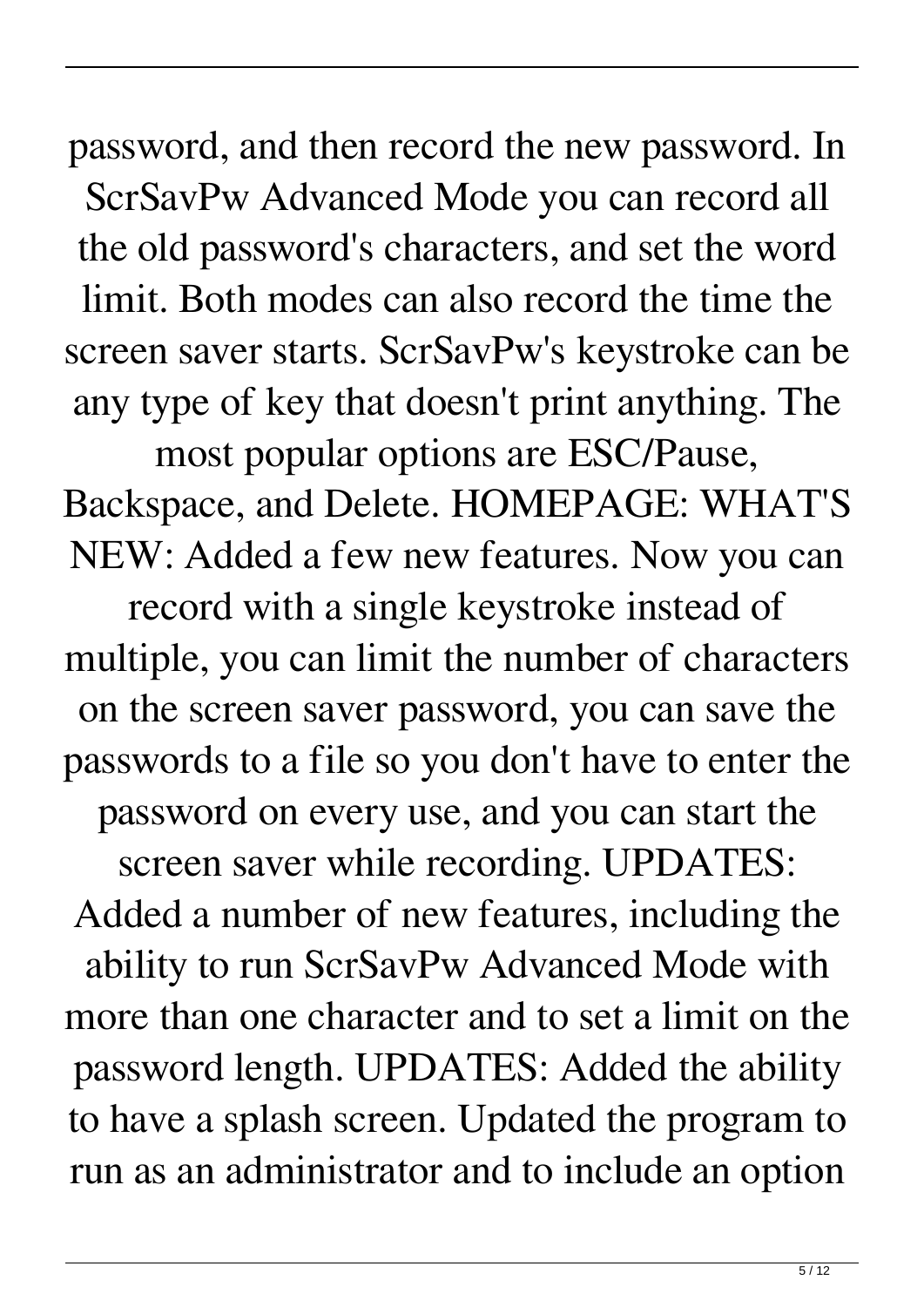to record the screen saver password when it is active. UPDATES: Updated the program to have the ability to run in both 32 and 64-bit modes. UPDATES: Updated the program to work with Windows 7 and Windows 8. This version has the ability to display the password when the screensaver starts. UPDATES: Updated the program to include the ability to automatically adjust the program for older or newer versions of Windows. Now you can also enter the password before the screensaver starts. OTHER FEATURES: New 81e310abbf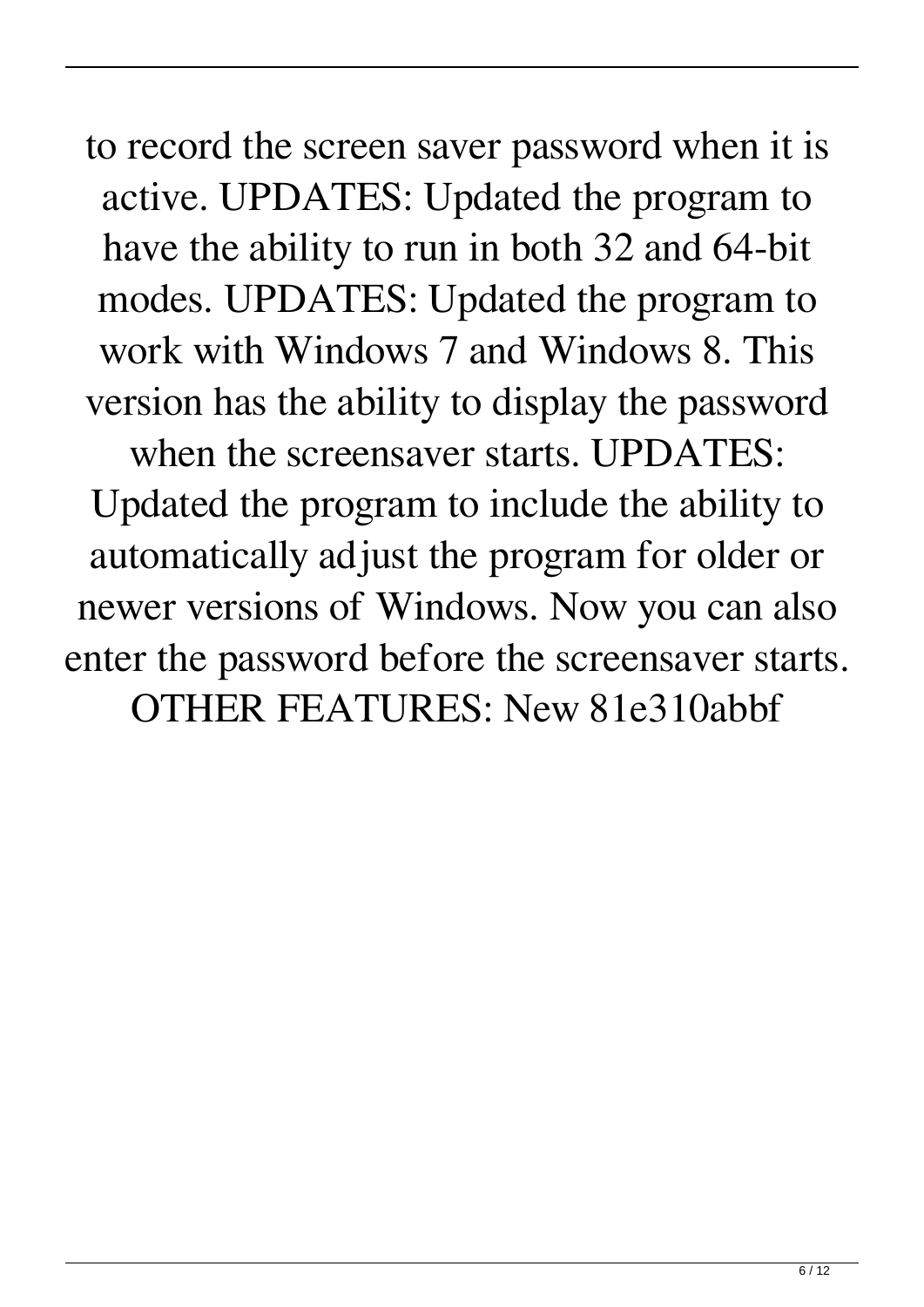The application has a user friendly interface and a number of options. It reads the password from a number of text files and remembers the passwords for this scrensaver. Resources: Re: Password for windows screensaver (www.sharewarehunt.com) Download: Windows screensaver password tester (www.xoft.com) Download: The program works with Windows 9x/ME/2000/XP and can read the password for other screensavers. (www.xpdev.com) Download: ----- Author: Efficacy of coumarin derivatives in human colon carcinoma cells. Coumarin, a naturally occurring plant metabolite, displays antitumor activity against a number of carcinomas in vivo and in vitro. However, the effect of coumarin derivatives on colon cancer remains unknown. Therefore, this study was conducted to examine the cytotoxicity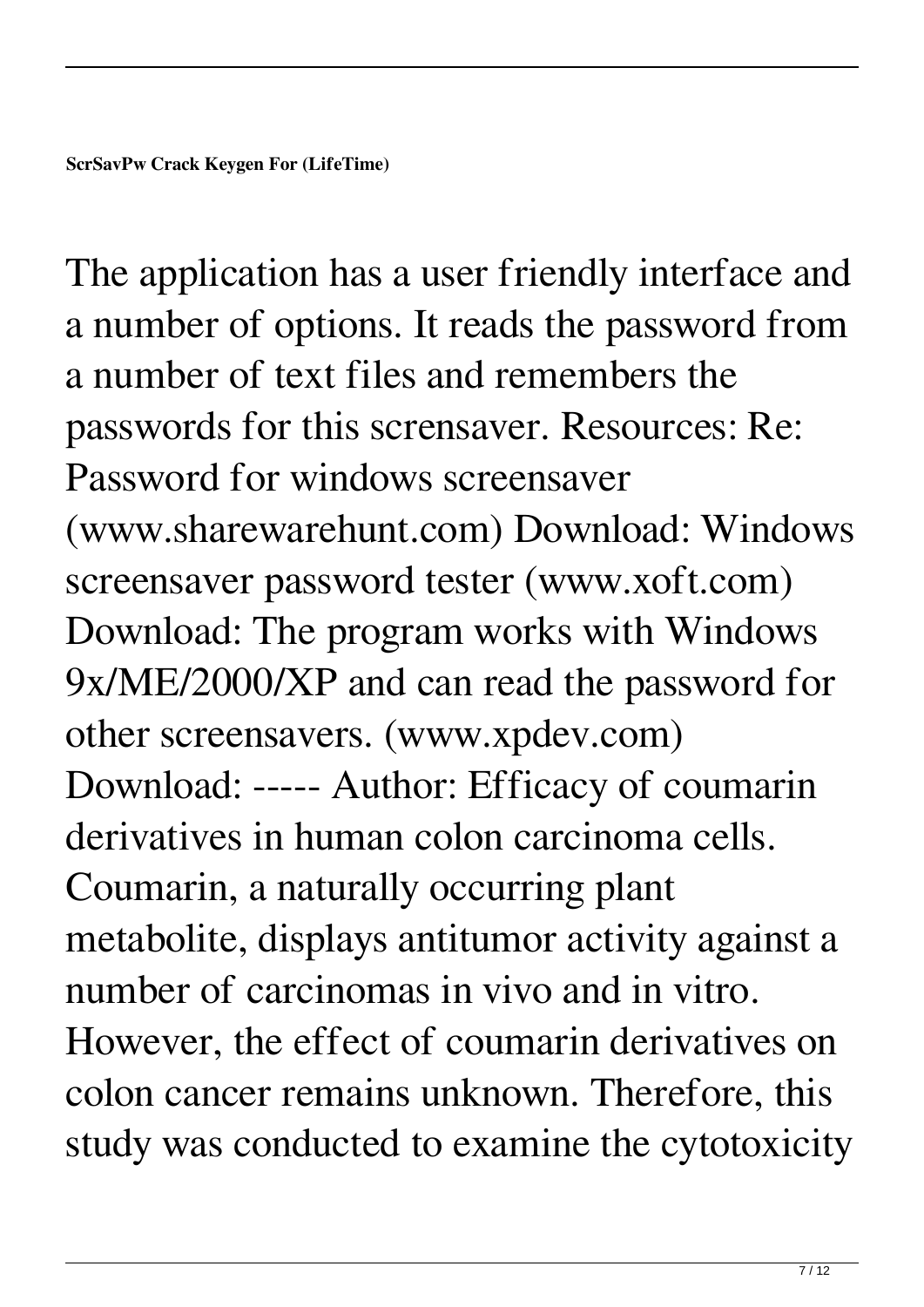## and the apoptotic effects of five coumarin derivatives on the human colon carcinoma cells (HT-29). These five compounds, i.e., 5-chloro-7 -hydroxy-2-methyl-2H-1-benzopyran-2-one, 3 methoxy-7-hydroxy-2-methyl-2H-1-benzopyran -2-one, 4-methoxy-7-hydroxy-2-methyl-2H-1-b enzopyran-2-one, 5,7-dihydroxy-2-methyl-2H-1 -benzopyran-2-one, and 5,7-dihydroxy-3-metho xy-2-methyl-2H-1-benzopyran-2-one were evaluated for their cytotoxic activity against the HT-29 cells. The effects of these coumarin derivatives on cellular viability, LDH release, cell cycle distribution, and apoptosis induction were assessed. Of the coumarin derivatives studied, only 5-chloro-7-hydroxy-2-methyl-2H-1-benzopyran-2-one showed antiproliferative activity against the HT-29 cells. This compound induced cell cycle arrest in the G(1)/S-phase and apoptosis in the HT-29 cells. These data suggest that 5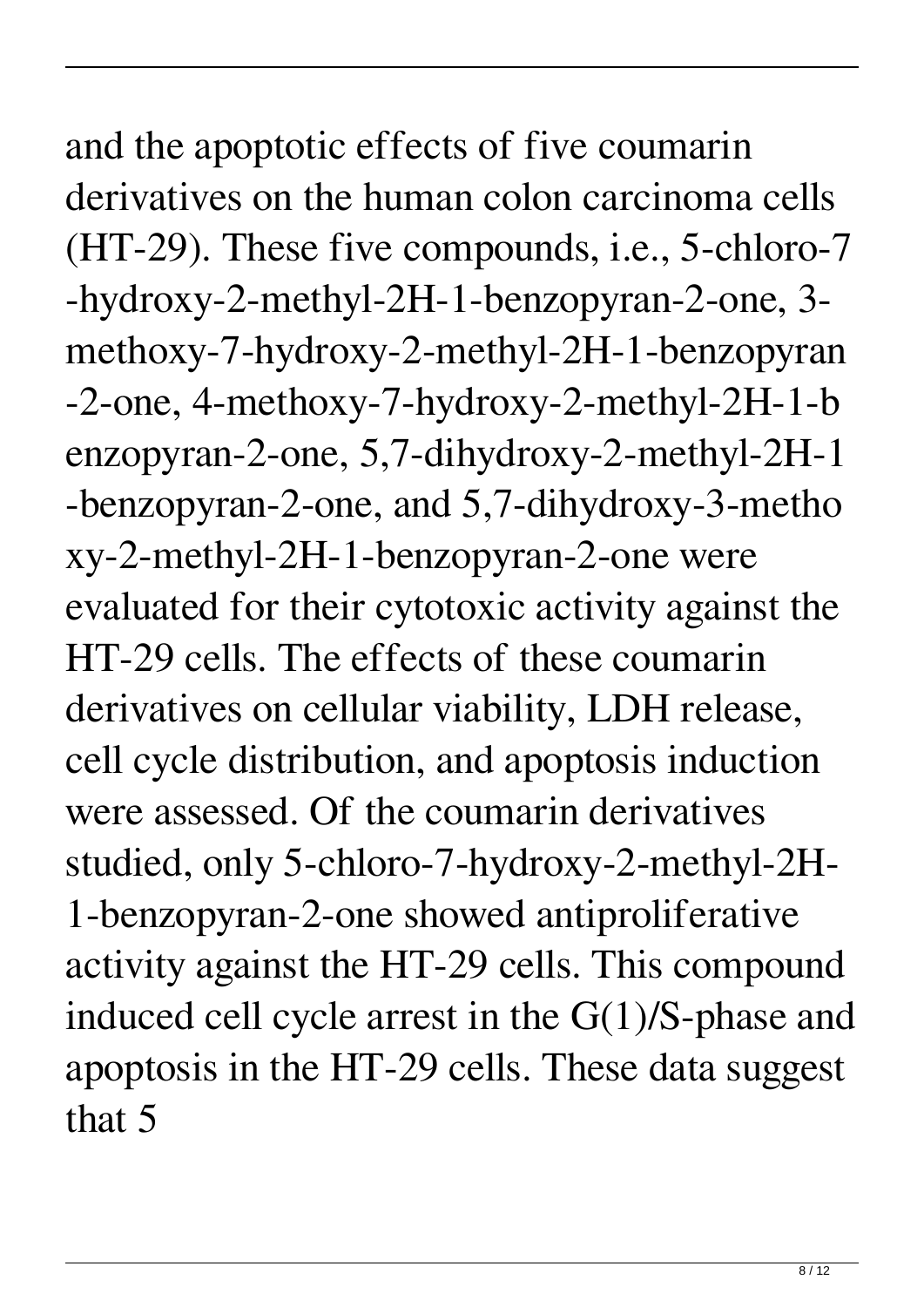**What's New In?**

ScrSavPw is a small tool that lets you change the password that Windows normally uses for your Windows screensaver. For example, if your screensaver requires a password, ScrSavPw will allow you to change the password. This tool is very basic. It will not let you delete the existing screensaver password and create a new one. It does give you a prompt to choose a new password, but you will not be able to change it. ScrSavPw Updates: Version 2.0: This new version contains a few minor changes. These changes include: Updated the installation and usage instructions Corrected some small problems Version 1.0: This is the first public release of the ScrSavPw application. This application simply allows you to change the password that Windows normally uses for your Windows screensaver. To use this program, you must have administrator privileges. If you do not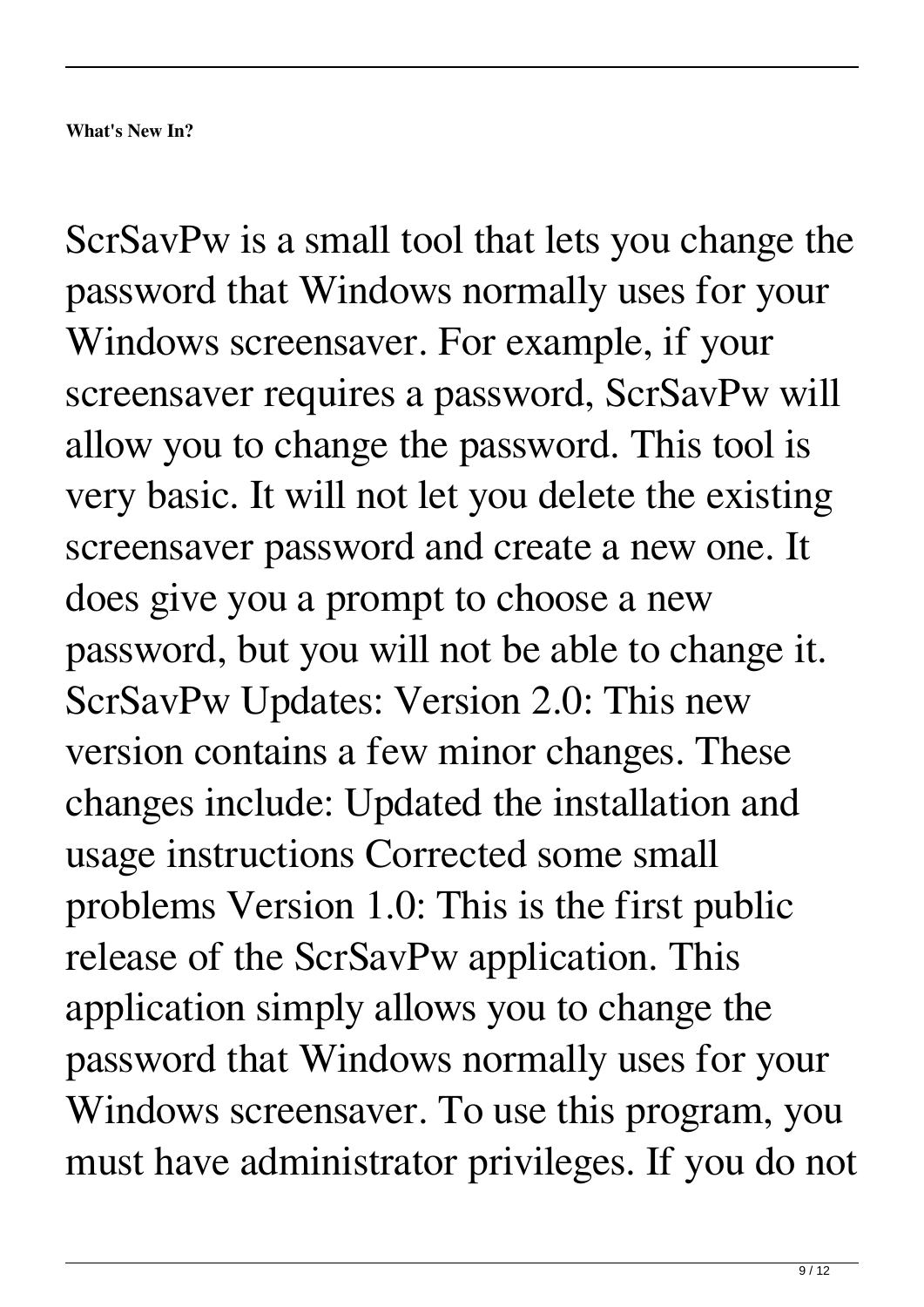## have these privileges, you will see the following prompt: You will be prompted for the password for the administrator account. You can enter a new password, but you will not be able to change it. The program will not allow you to save your changes to the settings. Manual Installation: If you wish to manually install ScrSavPw, you must download a copy from the link below. The file that you download will be an executable program. You must double-click on the file to start the installation. You will be prompted for the administrator password. Click on "OK". I use Key-Lite to allow me to use only keyboard shortcuts. You can use these shortcuts in Windows, but you must turn off the access to the other features of the keyboard to use them. Other Applications that may be of interest: All of these applications are not directly related to the topic of this page, but they are applications

that are of general interest. Siphon Is a system monitoring utility that allows you to track what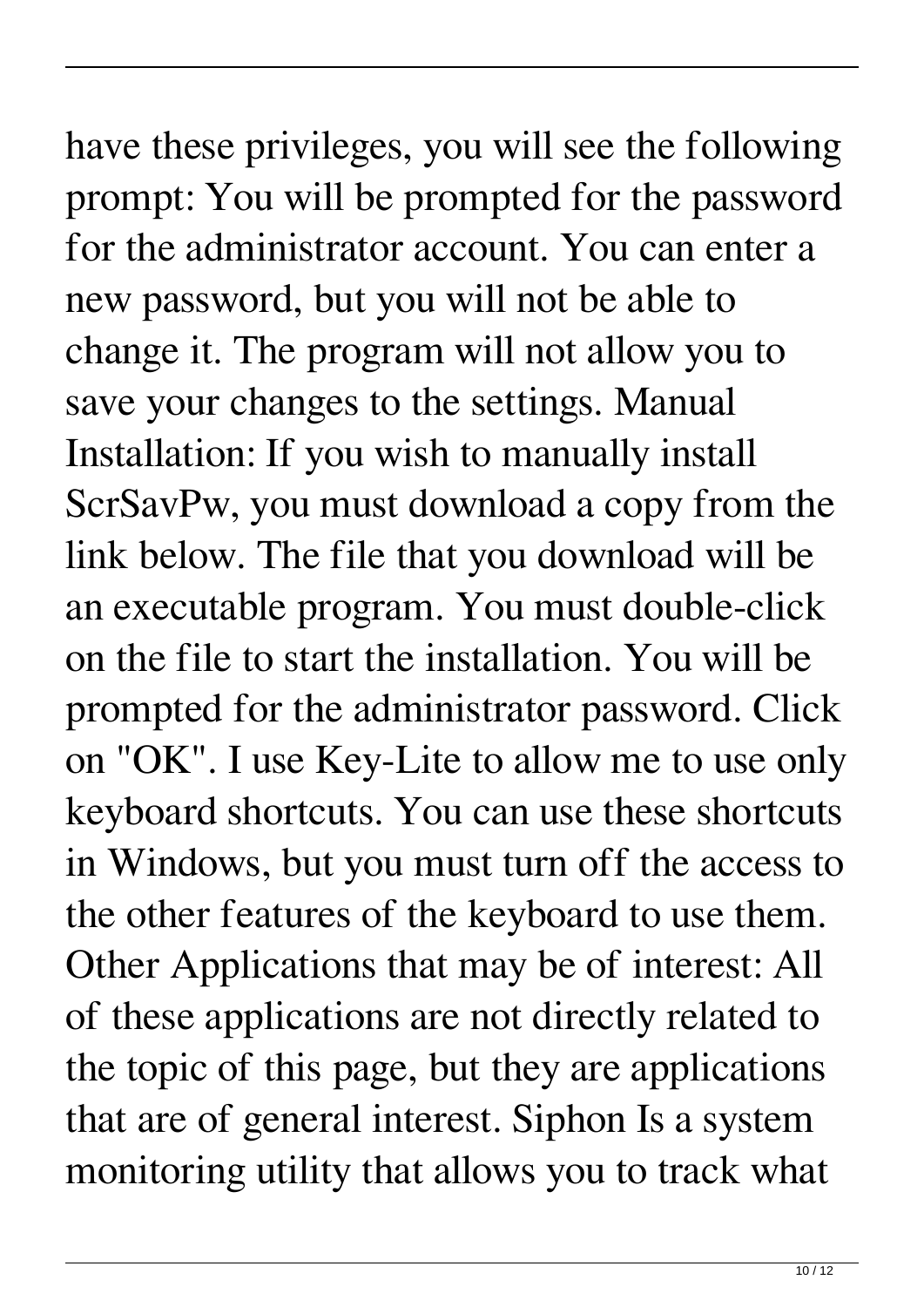# programs are accessing the Internet. This program can track several programs at once.

When a program attempts to access the Internet, it will be reported to Siphon. Siphon will monitor the Internet activity of any one or more programs at a time. You can easily run Siphon while another application is running, and Siphon will report the Internet activity of the program. Oxygen Monitor is a very useful tool that monitors the performance of your computer, and the performance of several other applications that are running at the same time. The program can monitor: The CPU The memory The hard disk The network The Windows performance counters Oxygen Monitor can also capture the screens that you have running in your computer, and watch the live video of what is on your computer's screen. **Oxygen**